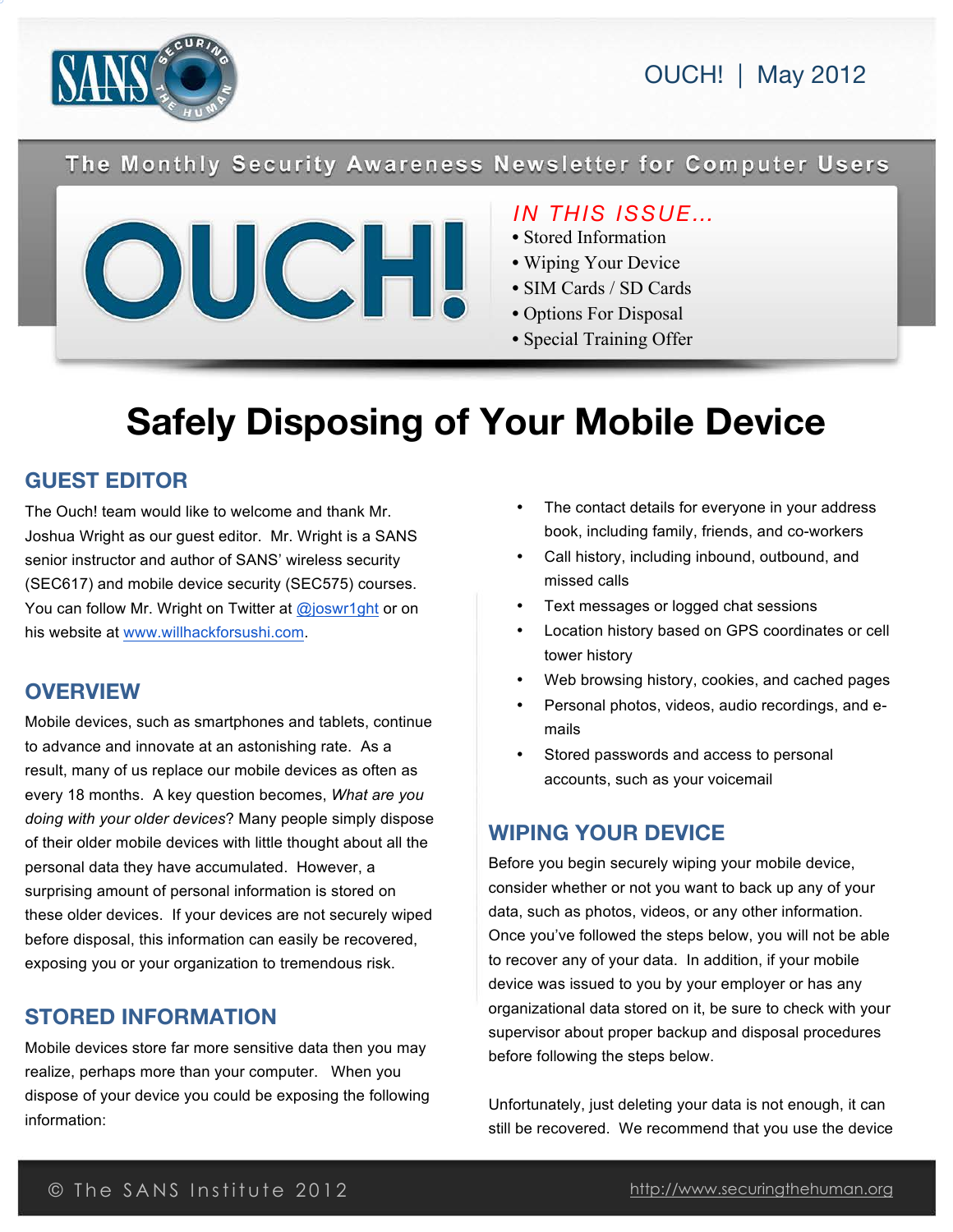

# **Safely Disposing of Your Mobile Device**

"factory reset" function to remove all data from the device and return it to the condition it was in when you bought it. We have found that factory reset will provide the most secure method for removing data from your mobile device. The location of the factory reset function varies among devices; listed below are the steps for the most popular devices.

- Apple iOS Devices: Settings | General | Reset | Erase All Content and Settings
- Android Devices: Settings | Privacy | Factory Data Reset
- Windows Phones: Settings | About | Reset Your Phone
- BlackBerry Phones: Options | Security Options | Security Wipe

If you still have questions about how to perform a factory reset, check your owner's manual or the manufacturer's website. Another option is to take your mobile device to the store you bought it from and get help resetting it from a trained technician. Remember, simply deleting your personal data is not enough as it can be easily recovered.

# **SIM CARDS**

In addition to the data stored on your device, you also need to consider what to do with your SIM (Subscriber Identity Module) card. Many mobile devices use a SIM card to uniquely identify you and your account information when you place and receive calls on a mobile network. When you perform a factory reset on your device, the SIM card retains information about your account. If you are keeping your phone number and moving to a new phone, talk to the phone salesperson about transferring your SIM card to the new phone. If this is not possible (for example, if your new phone uses a different size SIM card) keep your old SIM



# *When disposing of your mobile phone, be sure to remove all personal information. At a minimum, be sure to do a factory reset and remove the SIM and any SD cards.*

card and physically shred or destroy it to prevent someone else from re-using it.

#### **EXTERNAL STORAGE CARDS**

Some mobile devices utilize an external SD (Secure Digital) card for additional storage. These storage cards often contain pictures, smart phone applications, and other sensitive content. Remember to remove any external storage cards from your mobile device prior to disposal (for some devices, your SD cards may be hidden in the battery compartment of your device). These cards can often be reused in new mobile devices or can be used as generic